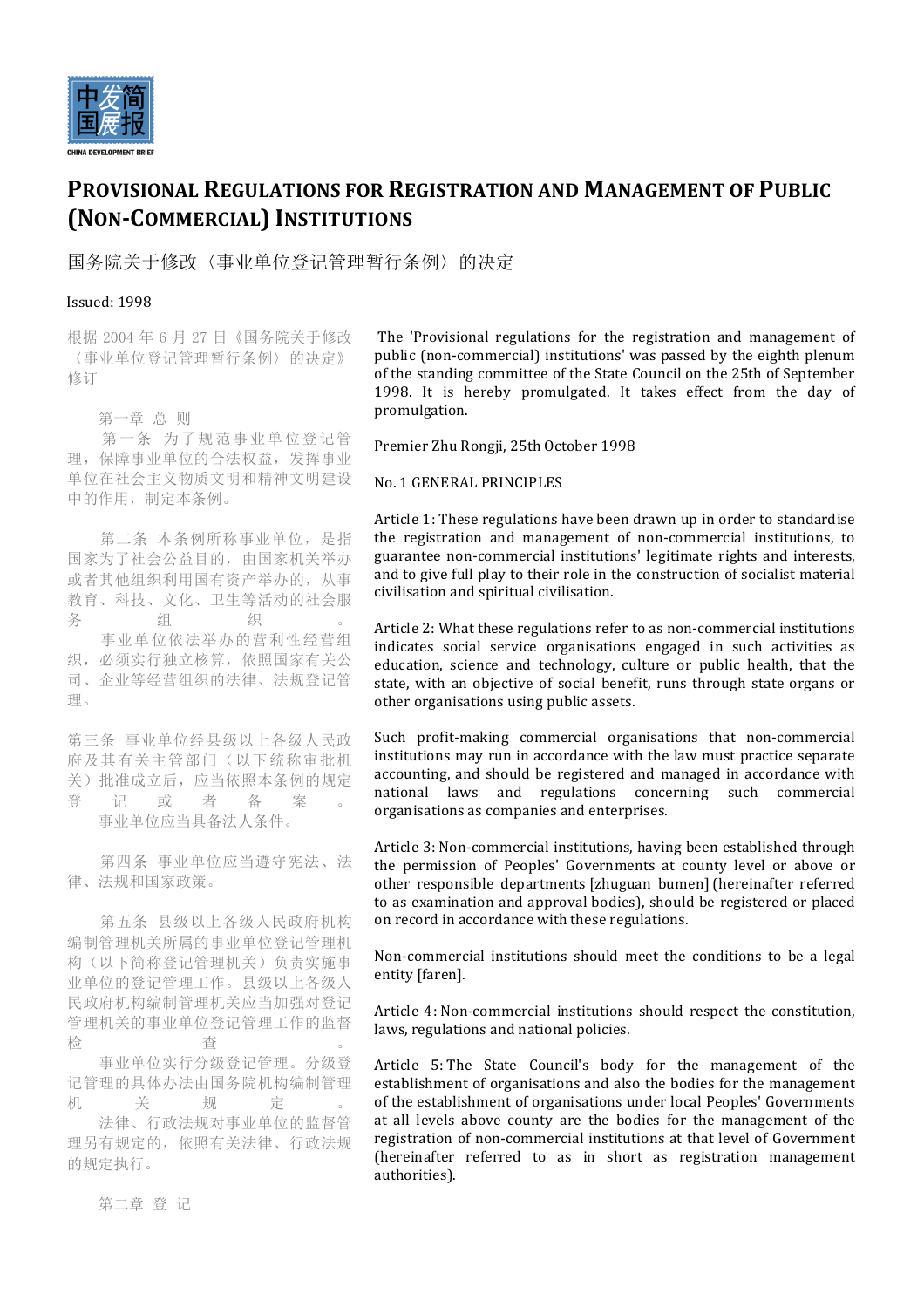第六条 申请事业单位法人登记, 应 当具备下列条件:

 (一)经审批机关批准设立; (二)有自己的名称、组织机构和场  $\mathfrak{m}$  , and is a set of  $\mathfrak{m}$  , and  $\mathfrak{m}$  , and  $\mathfrak{m}$  , and  $\mathfrak{m}$  (三)有与其业务活动相适应的从业 人 员 ; (四)有与其业务活动相适应的经费 来<br>  $\frac{1}{2}$ (五)能够独立承担民事责任。

第七条 申请事业单位法人登记, 应 当向登记管理机关提交下列文件: (一)登记申请书; (二)审批机关的批准文件; (三)场所使用权证 明 ; (四)经费来源证明; (五)其他有关证明文件。

 第八条 登记管理机关应当自收到登 记申请书之日起30日内依照本条例的规 定进行审查,作出准予登记或者不予登记 的决定。准予登记的,发给《事业单位法 人证书》;不予登记的,应当说明理由。

 事业单位法人登记事项包括:名称、 住所、宗旨和业务范围、法定代表人、经 费来源(开办资金)等情况。

第九条 经登记的事业单位, 凭《事 业单位法人证书》刻制印章,申请开立银 行帐户。事业单位应当将印章式样报登记 管理机关备案。

 第十条 事业单位的登记事项需要变 更的,应当向登记管理机关办理变更登 记。

 第十一条 法律规定具备法人条件、 自批准设立之日起即取得法人资格的事业 单位, 或者法律、其他行政法规规定具备 法人条件、经有关主管部门依法审核或者 登记,已经取得相应的执业许可证书的事 业单位,不再办理事业单位法人登记,由 有关主管部门按照分级登记管理的规定向 登记管理机关备案。

 县级以上各级人民政府设立的直属事 业单位直接向登记管理机关备案。

第十二条 事业单位备案的事项, 除 本条例第八条第二款所列事项外,还应当 包括执业许可证明文件或者设立批准文 件 。

 对备案的事业单位,登记管理机关应 当自收到备案文件之日起 30 日内发给 《事业单位法人证书》。

The registration and management of non-commercial institutions separated by level will be practiced. The specific method for registration and management of non-commercial institutions separated by level will be laid down by the State Council's body for the management of the establishment of organisations.

Where laws and administrative regulations have other stipulations regarding the supervision and management of non-commercial institutions, these shall be carried out in accordance with the provisions of the relevant laws and administrative regulations.

#### No. 2 REGISTRATION

Article 6: To apply for registration as a non-commercial institution legal entity, the following conditions should be met:

I. Be set up with the permission of the examination and approval bodies; II. Have their own appellation, organisational structure and place of operation;

III. Have the appropriate staff for the activities of their vocation; IV. Have an appropriate source of funding for the activities of their vocation;

V. Be able to independently undertake civil responsibility.

Article 7: To apply for registration as a non-commercial institution legal entity, the following documentation should handed over to the registration management authority:

I. Letter of application to register; II. Document of permission from the examination and approval body; III. Proof of use rights for place of operation; IV. Proof of source of funding; V. Other relevant documentation.

Article 8: Registration management authorities should carry out an examination in accordance with the stipulations of these regulations within thirty days of receiving the letter of application to register. Those permitted to register to be issued with a "Certificate of status as a legal entity for non-commercial institutions"; those not permitted to register to have the reason explained to them.

The matters pertaining to the registration of a non-commercial institution as a legal entity include: appellation, place of business, aims and scope of activities, legal representative, source of funding.

Article 9: Non-commercial institutions having registered should have seals carved on the basis of their "Certificate of status as a legal entity for non-commercial institutions", and apply to open a bank account. The non-commercial institution should report the style of their seal to the registration management authority so that it may be placed on record.

Article 10: Should any of the matters pertaining to the registration of a non-commercial institution require alteration, registration of the alteration should be conducted with the registration management authority.

Article 11: Those non-commercial institutions that meet the conditions for a legal entity stipulated in law and that thus adopt the status of a legal entity beginning from the day they are permitted to be established, or those non-commercial institutions that have already received the relevant operating license because they met the conditions for a legal entity stipulated in the law or other administrative regulations and were examined and verified or registered by the competent department, need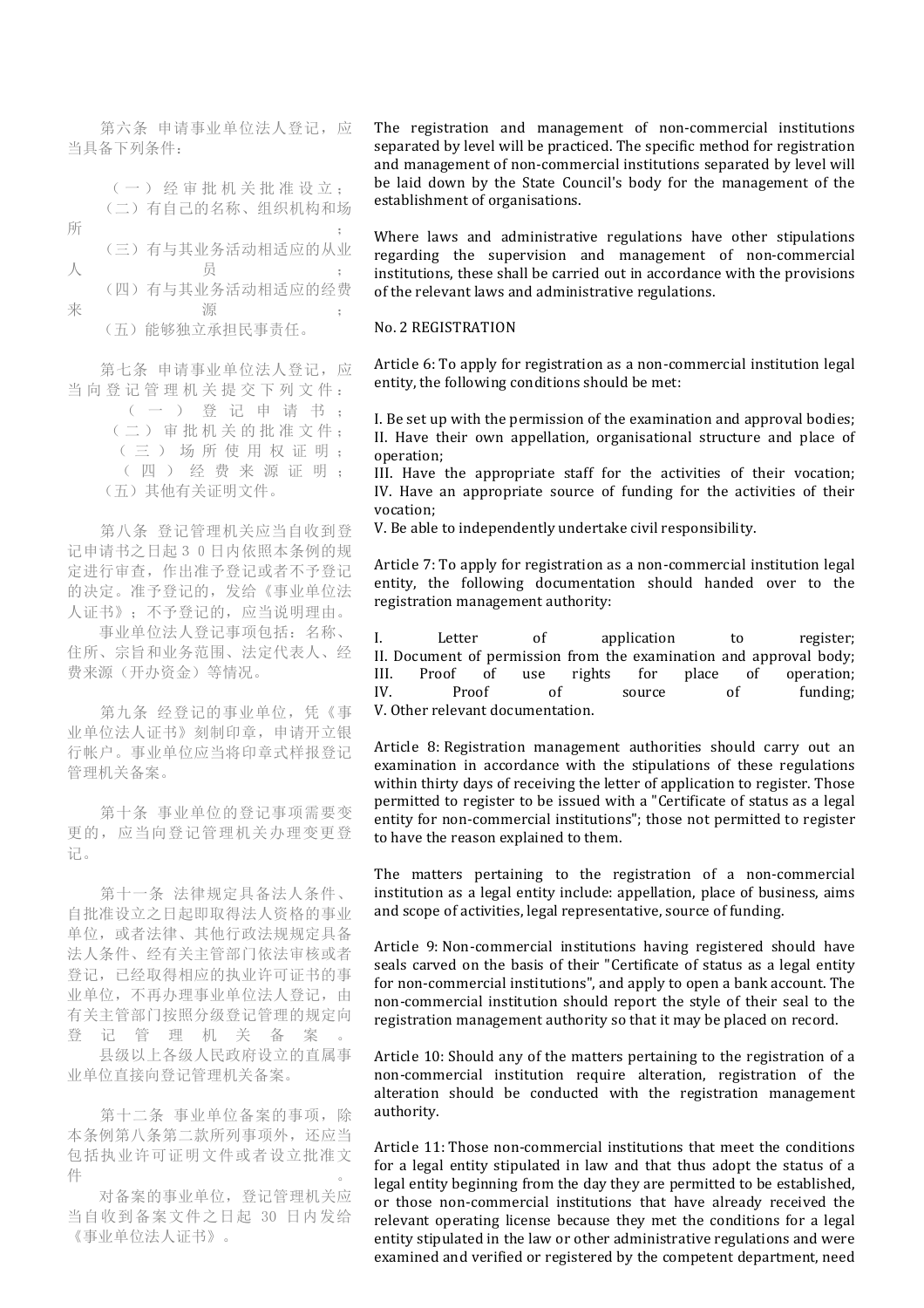第十三条 事业单位被撤销、解散 的,应当向登记管理机关办理注销登记或 者注销备案。

 事业单位办理注销登记前,应当在审 批机关指导下成立清算组织,完成清算工 作 。

 事业单位应当自清算结束之日起 15 日内,向登记管理机关办理注销登记。事 业单位办理注销登记,应当提交撤销或者 解散该事业单位的文件和清算报告;登记 管理机关收缴《事业单位法人证书》和印 章。

 第十四条 事业单位的登记、备案或 者变更名称、住所以及注销登记或者注销 备案,由登记管理机关予以公告。

第三章 监督管理

 第十五条 事业单位开展活动,按照 国家有关规定取得的合法收入,必须用于 符合其宗旨和业务范围的活动。

 事业单位接受捐赠、资助,必须符合 事业单位的宗旨和业务范围,必须根据与 捐赠人、资助人约定的期限、方式和合法 用途使用。

 第十六条 事业单位必须执行国家有 关财务、价格等管理制度,接受财税、审 计部门的监督。

 第十七条 事业单位应当于每年 3 月 31 日前分别向登记管理机关和审批机关报 送上一年度执行本条例情况的报告。

 第十八条 事业单位未按照本条例规 定办理登记的,由登记管理机关责令限期 补办登记手续;逾期不补办的,由登记管 理机关建议对该事业单位的负责人和其他 直接责任人员依法给予纪律处分。

 第十九条 事业单位有下列情形之一 的,由登记管理机关给予警告,责令限期 改正;情节严重的,经审批机关同意,予 以撤销登记,收缴《事业单位法人证书》 和印章:

 (一)不按照本条例的规定办理变更 登记、注销登记的; (二)涂改、出租、出借《事业单位

法人证书》或者出租、出借印章的; (三)违反规定接受、使用捐赠、资

助的。 的话,我们就会在这里的时候,我们就会在这里的时候,我们就会在这里的时候,我们就会在这里的时候,我们就会在这里的时候,我们就会在这里的时候,我们就会 事业单位违反法律、其他法规的,由

有关机关依法处理。

not conduct registration as a non-commercial institution again, but should be placed on record with the registration management authority by the competent department in accordance with the provisions for management of registration separated by level.

Directly controlled non-commercial institutions set up by Peoples' Governments at all levels above county should be directly placed on record with the registration management authority.

Article 12: The matters pertaining to the placing on record of a noncommercial institution, as well as those listed in Article 8, Section 2 of these regulations should also include the operating license or documentation of permission to be set up.

The registration management authority should issue a "Certificate of status as a legal entity for non-commercial institutions" within thirty days of receiving the relevant documentation to those noncommercial institutions to be placed on record.

Article 13: Non-commercial institutions that are wound up or disbanded should cancel their registration or record with the registration management authority.

Prior to cancelling their registration, the institution should set up an auditing team under the guidance of the examination and approval body to complete final auditing work.

The non-commercial institution should cancel their registration with the registration management authority within 15 days of the completion of final auditing work. When cancelling registration, a non-commercial institution should provide the documentation concerning the winding up or disbanding of their institution and also the final audit report; the registration management authority should take back the institution's "Certificate of status as a legal entity for non-commercial institutions" and seals

Article 14: The registration or placing on record of a non-commercial institution or their change of name or place of business or the cancellation of their registration or record, should be made public by the registration management authority.

#### No. 3 SUPERVISION AND MANAGEMENT

Article 15: Non-commercial institutions that carry out activities and obtain legal income in accordance with the relevant State regulations must use this in activities that meet with their aims and scope of activities.

Non-commercial institutions receiving donations or financial aid must do so in accordance with their aims and scope of activities, and must put them to legitimate use according to time limits and method agreed with the donor.

Article 16: Non-commercial institutions must implement the State's relevant financial and pricing management systems, and accept the supervision of taxation and auditing departments.

Article 17: Non-commercial institutions should send separate reports on their adherence to these regulations before the 31st of March every year to both the registration management authority and the examination and approval body.

Article 18: Those non-commercial institutions that have not yet